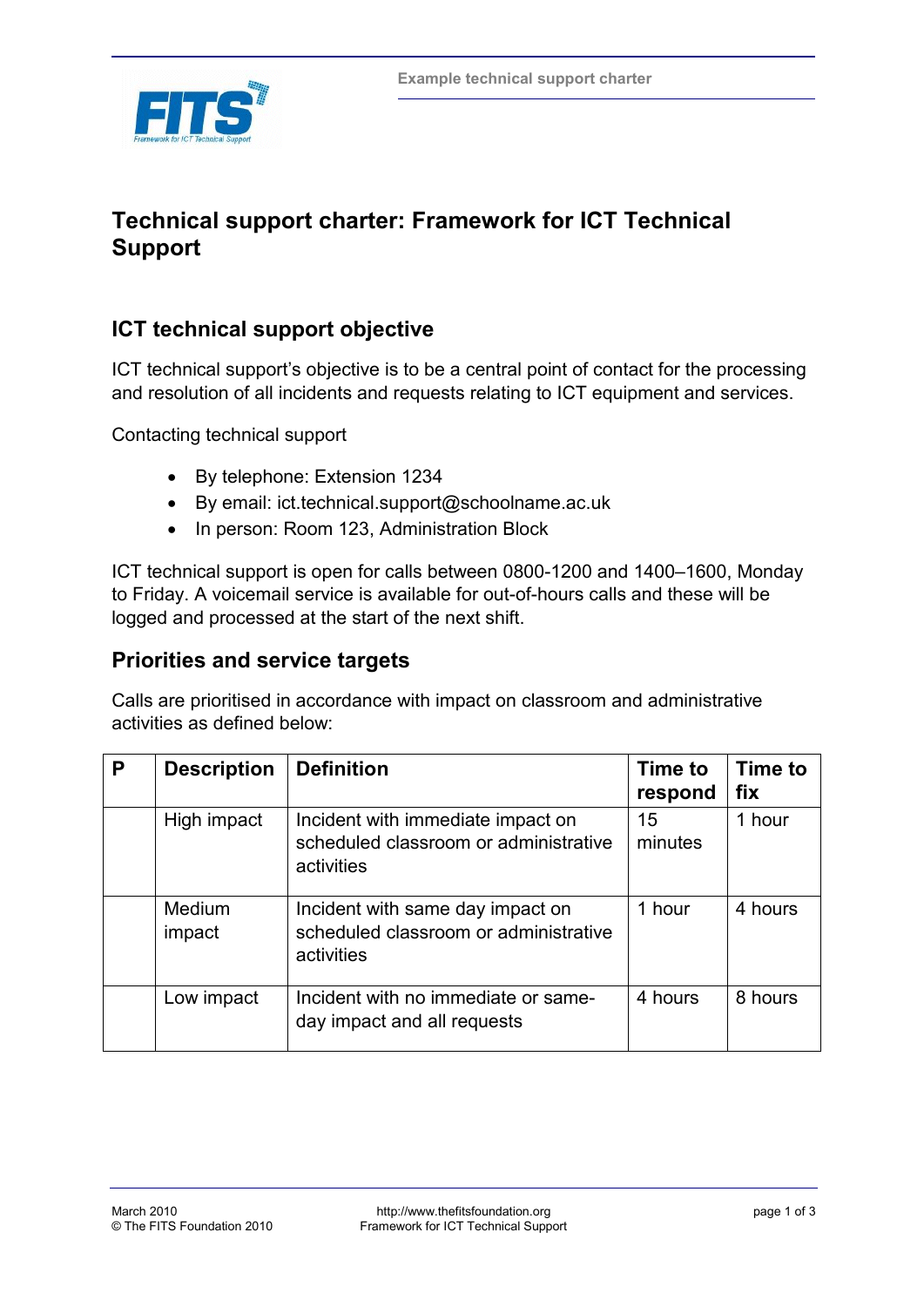### **Information required**

When an incident or request is raised the following information is required to enable efficient and effective processing. Please be prepared to provide this when you call or include it in any email correspondence:

- Your name
- *Almoact of Incident*
- Your contact number
- Specific deadline for resolution
- **x**Your location
- Description of incident or request
- Your availability
- Asset tag number of equipment

### **Security**

Please note that for security reasons password reset requests are subject to security key checking. These are issued by the Headteacher's office. Please contact them on extension 4444 for further information.

#### **Information provided**

When an incident or request has been logged the following information will be given to you:

- Call reference number (eg ABC123) a unique identifier for your record
- $\triangle$  Priority code (ie 1, 2 or 3) to indicate target response and fix times

 An estimated response time - relating to the priority code and current circumstances.

### **Updates**

When the call logging process is complete the incident or request record is assigned to an appropriate technician for resolution. ICT technical support will monitor progress and communicate regular updates to you. If you would like an update in the meantime please call ICT technical support and quote your call reference number.

# **Escalation**